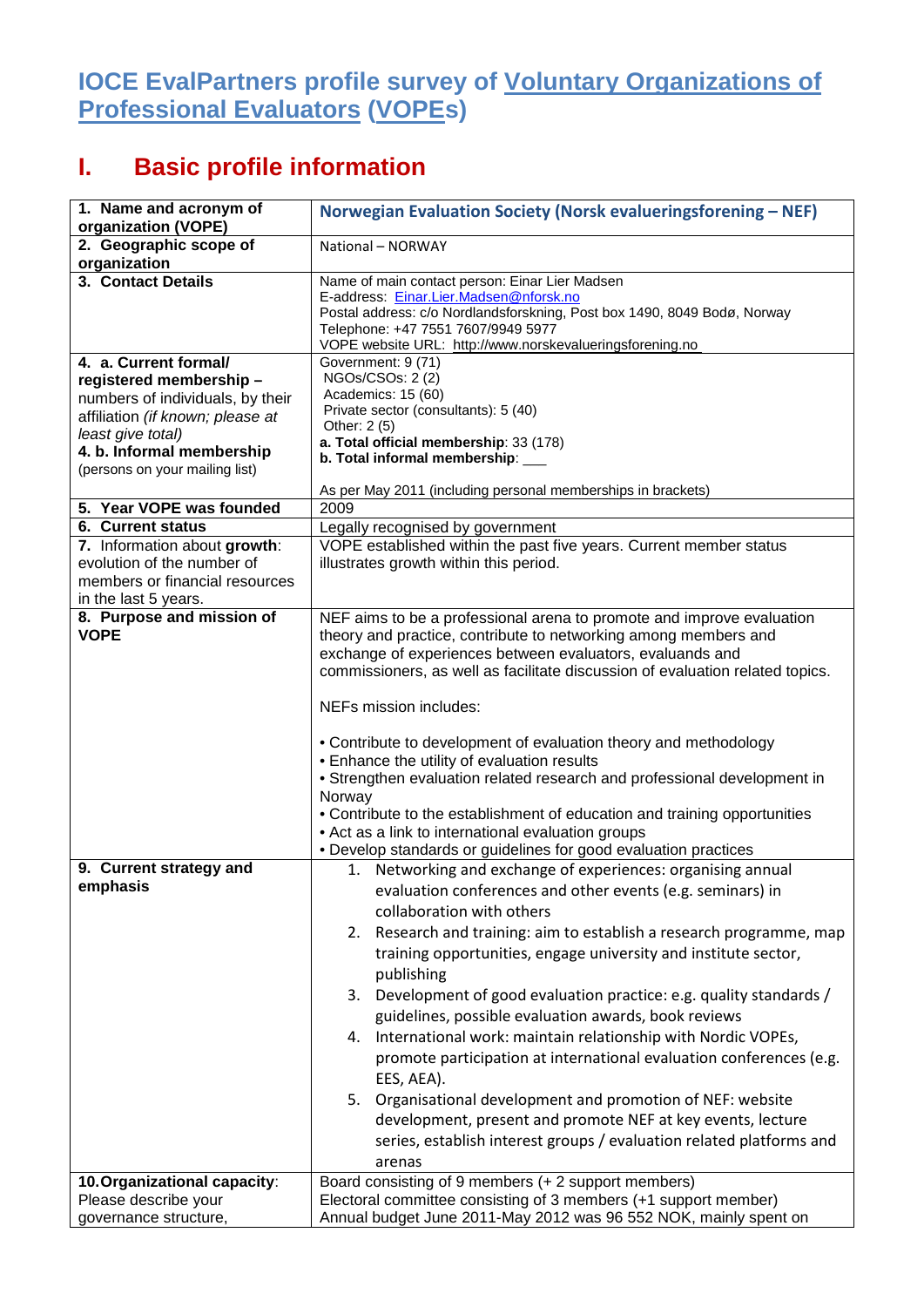| leadership, services provided, | evaluation conference                                                    |
|--------------------------------|--------------------------------------------------------------------------|
| finances, human resources,     | Activities are based on voluntary contributions                          |
| linkages with other            | NEF works closely with EVA-forum (public sector), e.g. alternates        |
| organizations, etc.            | responsibilities for annual evaluation conferences.                      |
|                                | Linked to sister organisations, particularly Nordic VOPEs                |
| 11. Means of communication     | Website                                                                  |
| with members, e.g. newsletter, |                                                                          |
| listserv, publication, website |                                                                          |
| 12. Past events (e.g. during   | In 2012, the organisation contributed with / at the following events:    |
| past year)                     | National Evaluation Conference (September 2012, 3 days)                  |
|                                | Shared events:                                                           |
|                                | <b>Nordic Evaluation Conference</b><br>$\Omega$                          |
|                                | Forum for research and public management (Forum for forskning<br>$\circ$ |
|                                | og forvaltning)                                                          |
| 13. Forthcoming key events/    |                                                                          |
| conferences - dates, location  |                                                                          |
| 14. Name and e-address of      | Benedicte Akre                                                           |
| person submitting this         | anne-benedicte.akre@krd.dep.no                                           |
| information                    |                                                                          |
| 15. Date of this update        | 04.02.13                                                                 |
|                                |                                                                          |

## **II. Experience with Evaluation Capacity Building**

| 1. Background: Please provide       |  |
|-------------------------------------|--|
| a brief history of the formation of |  |
| this organization (VOPE).           |  |
| 1.1 Who were/are the key            |  |
| players?                            |  |
| 1.2 How many members do you         |  |
| have on your governing board/       |  |
| committee?                          |  |
| 1.3 What are the main existing      |  |
| strengths that your VOPE is         |  |
| trying to capitalize on?            |  |
| 1.4 What are the main               |  |
| challenges that your VOPE is        |  |
| trying to address?                  |  |
| 2. Organizational motivation:       |  |
| What were/are the driving forces    |  |
| of the VOPE and its historical      |  |
| development?                        |  |
| 3. Evaluation Capacity              |  |
| <b>Building: What has your VOPE</b> |  |
| done to promote evaluation          |  |
| (M&E) capacity?                     |  |
| 4. Context / target entities:       |  |
| More specifically, who are the      |  |
| persons or institutions your        |  |
| organization seeks to influence     |  |
| (to strengthen evaluation           |  |
| capacity)? For example:             |  |
| 4.1 Technical capacities to         |  |
| supply quality evaluations,         |  |
| partnering with experts, local      |  |
| universities or others to           |  |
| provide training for                |  |
| members, etc.;                      |  |
| 4.2 Strengthening VOPE              |  |
| organizational capacity itself;     |  |
| 4.3 Enhancing the enabling          |  |
| environment for evaluation,         |  |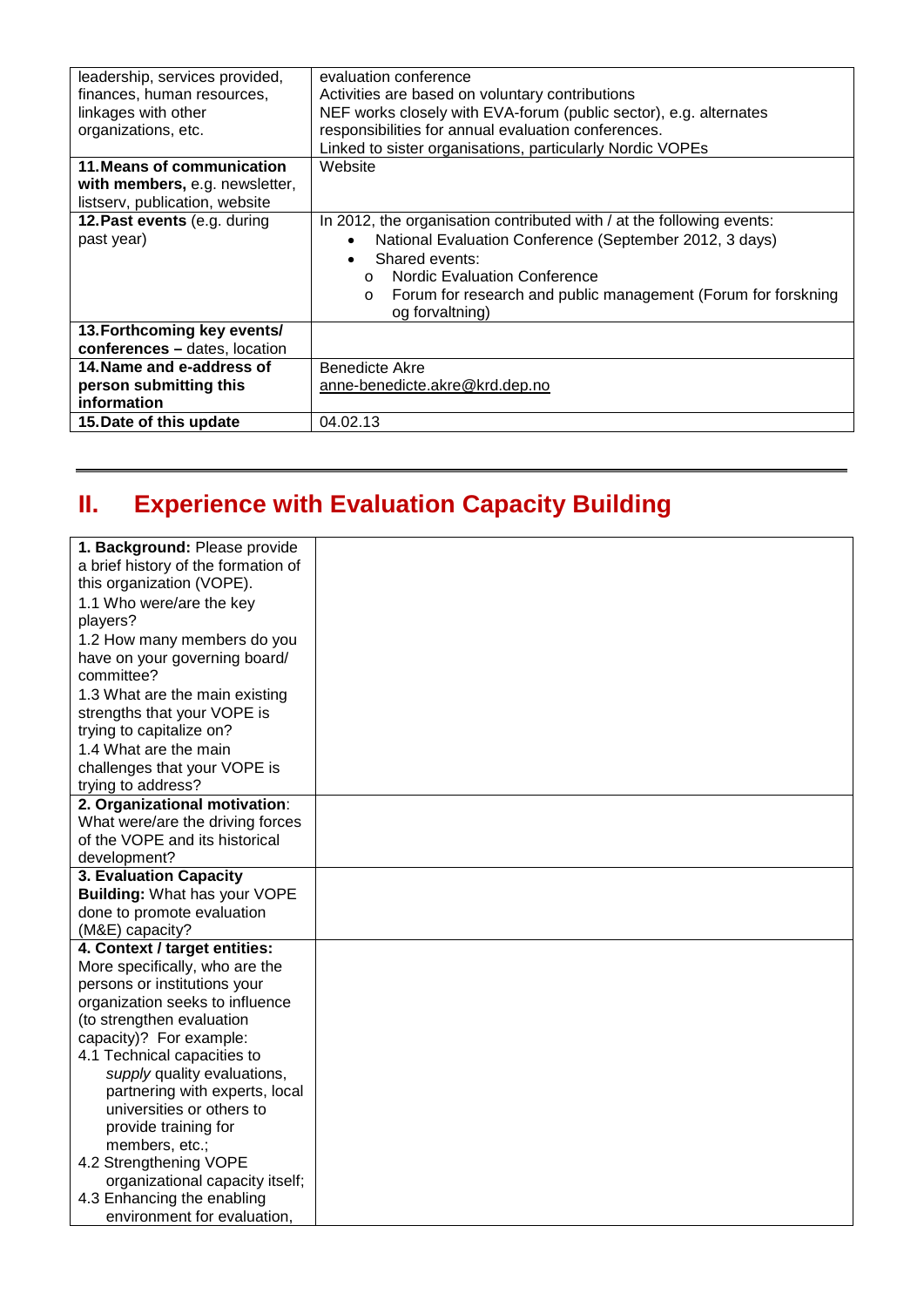| including strengthening the                                      |  |
|------------------------------------------------------------------|--|
| demand for and use of                                            |  |
| evaluations by policy                                            |  |
| makers;                                                          |  |
| 4.4 Influencing governmental                                     |  |
| policies related to evaluation,                                  |  |
| evaluation designs and                                           |  |
| implementation of M&E                                            |  |
| systems, etc.                                                    |  |
| 5. Public accountability: Is your                                |  |
| VOPE helping to strengthen                                       |  |
| oversight and transparency of                                    |  |
| government programs? If so, in                                   |  |
| what ways? Can you share any                                     |  |
| success stories of evaluators or                                 |  |
| others promoting public                                          |  |
| accountability?                                                  |  |
| 6. More specifically, what are                                   |  |
| some of the key themes for                                       |  |
| which you advocate? For                                          |  |
|                                                                  |  |
| example, are you promoting<br>issues related to cultural         |  |
| sensitivity, equity, social justice,                             |  |
| empowerment, transformation,                                     |  |
| gender, environment, poverty? If                                 |  |
|                                                                  |  |
| so, please describe or attach                                    |  |
| relevant documents.                                              |  |
| 7. Methods: Experiences in<br>strengthening skills of individual |  |
|                                                                  |  |
| members, by (for example):                                       |  |
| organizing workshops led by                                      |  |
| local experts;                                                   |  |
| organizing webinars with                                         |  |
| international speakers;                                          |  |
| designing and delivering e-                                      |  |
| learning programmes;                                             |  |
| administering mentoring                                          |  |
| programmes; etc.                                                 |  |
| 8. Standards: Has your VOPE                                      |  |
| developed professional                                           |  |
| standards/ethical codes/                                         |  |
| competencies (or adheres to                                      |  |
| those developed by others)? If                                   |  |
| so, please provide                                               |  |
| documentation.                                                   |  |
| 9. Job opportunities: Do you                                     |  |
| share employment/ consultancy                                    |  |
| opportunities with evaluators on                                 |  |
| your database?                                                   |  |
| 10. Progress and results: What                                   |  |
| progress has been achieved so                                    |  |
| far in any of the above or other                                 |  |
| domains? What are expected                                       |  |
| and unexpected results<br>achieved?                              |  |
| 11. Lessons learned:                                             |  |
|                                                                  |  |
| Recommendations/tips to others                                   |  |
| for good practices on how to                                     |  |
| organize and sustain VOPEs like                                  |  |
| yours.<br>12. Next steps: What does your                         |  |
| organization plan to do next?                                    |  |
| 13. Willing to share with other                                  |  |
| <b>VOPEs?</b> For example, would                                 |  |
|                                                                  |  |